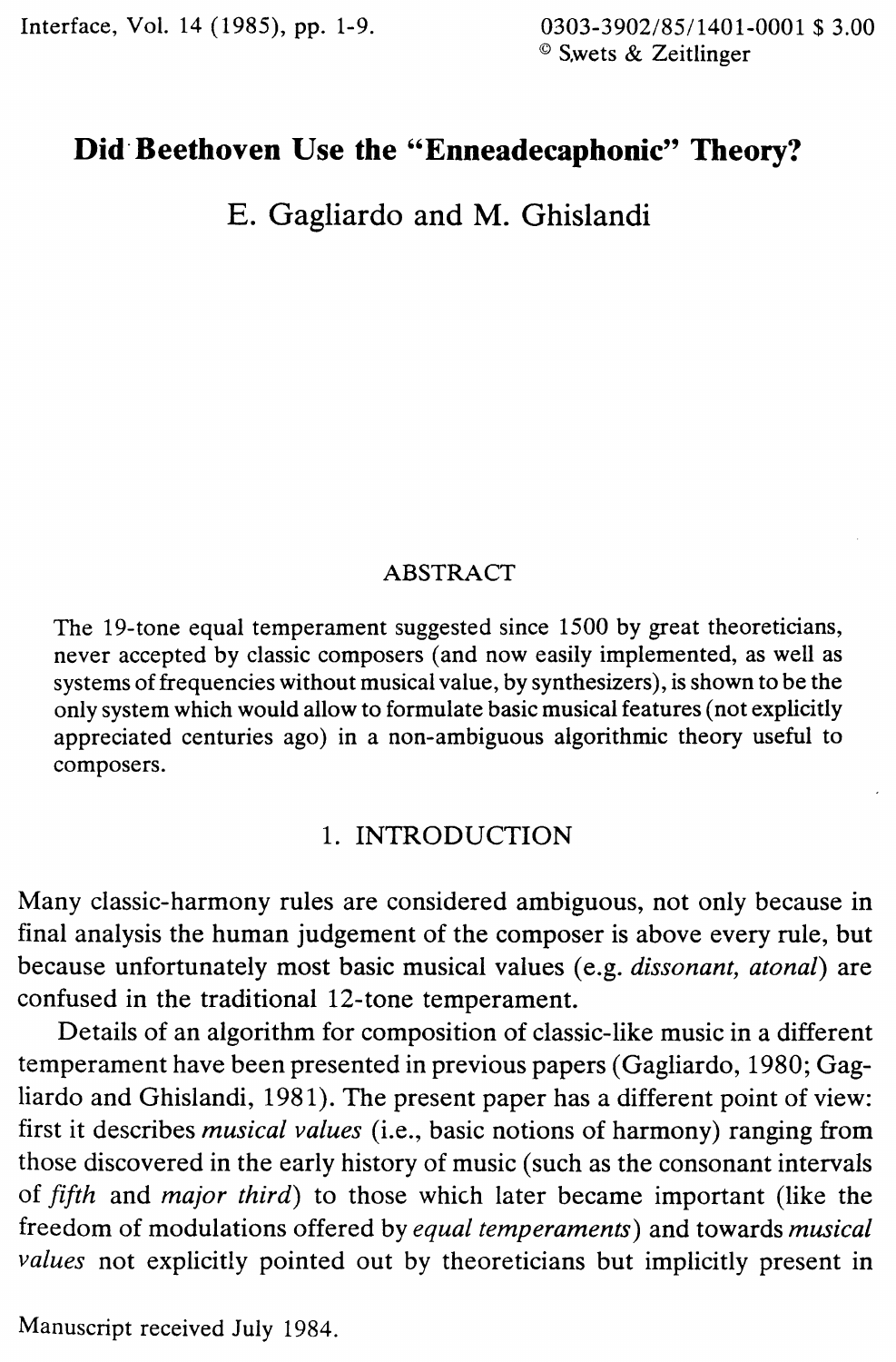classic-music compositions (e.g., equivalence between four-consecutive-fifths and major-third modulation, non-equivalence between three-major-thirds modulation and unison, role of *atonal* chords). Then, among the multitude of possible temperaments considered in the history of music, we identify the one which would offer all these *musical values,* i.e., the temperament produced by partitioning the octave into 19 equal parts.

The idea of such a partition was considered centuries ago (by Zarlino in 1571, Praetorius in 1619, R. Smith in 1759, and others recently (Grove's dictionary; Mandelbaum and Chalmers, 1967) from the point of view of the approximation offered for basic intervals. It is remarkable that this partition has been considered when most of its possible *musical values* were not appreciated in either theory or practice.

Another reason for suggesting this partition in 19 tones to modern composers is that it makes possible a theory started in Gagliardo ( 1980) with the name of *enneadecaphonic.* So far we have only the definition of *atonal intervals*  and a consequent classification of *admissible enneadecaphonic chords* and few optional rules for chord transitions (Gagliardo and Ghislandi, 1981), but the non-ambiguous correspondence between these notions and ear judgements seems to offer to an intelligent composer an actually useful beginning of a new theory of harmony. Computer programs can be easily based on this theory in many different ways: they essentially impose to reject notes which together with simultaneous notes would make a *non-admissible enneadecaphonic chord.* 

The music composed with the help of this new theory, as long as people tolerate the traditional 12-tone temperament, can also be played on standard instruments no matter how tuned.

## 2. THE NATURAL SYSTEM

The first discovered musical values are the most consonant intervals:

interval of fifth = frequency quotient  $3/2$ 

interval of major third = frequency quotient  $5/4$ 

They are represented respectively by horizontal and vertical steps in the following scheme of the *natural system* of tones: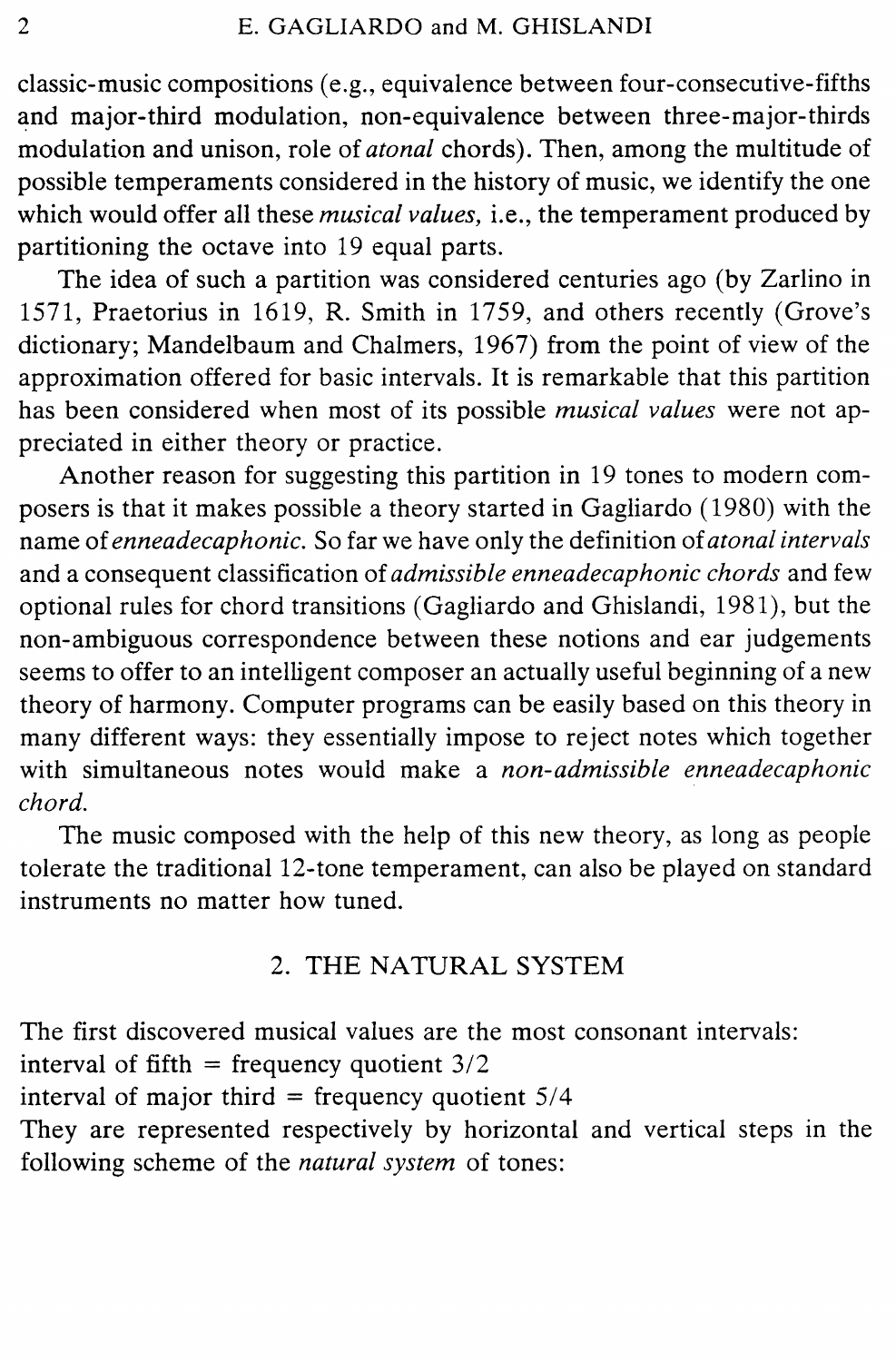| $\ast$  | #A            | $\ast$                 | ∗         | ∗      | $\ast$        | ∗           | ∗      |
|---------|---------------|------------------------|-----------|--------|---------------|-------------|--------|
| $\ast$  | #F            | $\#C$                  | #G        | #D     | $\alpha \# A$ | $\ast$      | *      |
| $\star$ | $\beta\rm{D}$ |                        | E         | в      | $\alpha$ #F   | $\alpha\#C$ | $\ast$ |
| $\ast$  | $\beta bB$    | F                      | $\subset$ | G      |               | $\alpha$ A  | ∗      |
| $\ast$  | BbG           | $\beta b\, \mathrm{D}$ | bΑ        | bΕ     | bB            | αF          | *      |
| $\ast$  | $\ast$        | $\ast$                 | *         | $\ast$ | bG            | bD          | ∗      |

(where  $\# = 25/24$ ,  $b = 24/25$ ,  $\alpha =$  "comma" = 81/80,  $\beta = 80/81$ ).

In this scheme (which should be extended in the whole plane) each point represents all keys of the keyboard with the same name (i.e., frequencies x and  $2<sup>n</sup>x$  are identified; hence chord inversions are so far disregarded). Every triangle with the shape of

| E              |   |    | C. | G |
|----------------|---|----|----|---|
|                |   | or |    |   |
| $\mathsf{C}^-$ | G |    | bE |   |

is respectively a major or a minor chord. Every trapeze with the shape of

| A E B   |  |    |  | F C G D |                |  |
|---------|--|----|--|---------|----------------|--|
|         |  | Ωr |  |         |                |  |
| F C G D |  |    |  |         | $bA$ $bE$ $bB$ |  |

is respectively a major or a minor tonality.

In the *natural system* of tones one could have formulated a basic notion introduced in Gagliardo ( 1980): we call *tonal* the interval between two tones if there exists a tonality (i.e., trapeze) to which both tones belong; otherwise we call the interval *atonal*. For instance, a diminished fifth (like B-F) is *tonal*, while an augmented second (like *b* A-B) is *atonal.* As we will show, this notion, which seems finally to satisfy the modern search for *atonality,* plays a fundamental role in a new mathematical theory of harmony.

When the natural system was discovered, the feeling towards *atonality* was not yet developed, and therefore this possibility offered by the natural system was not realized.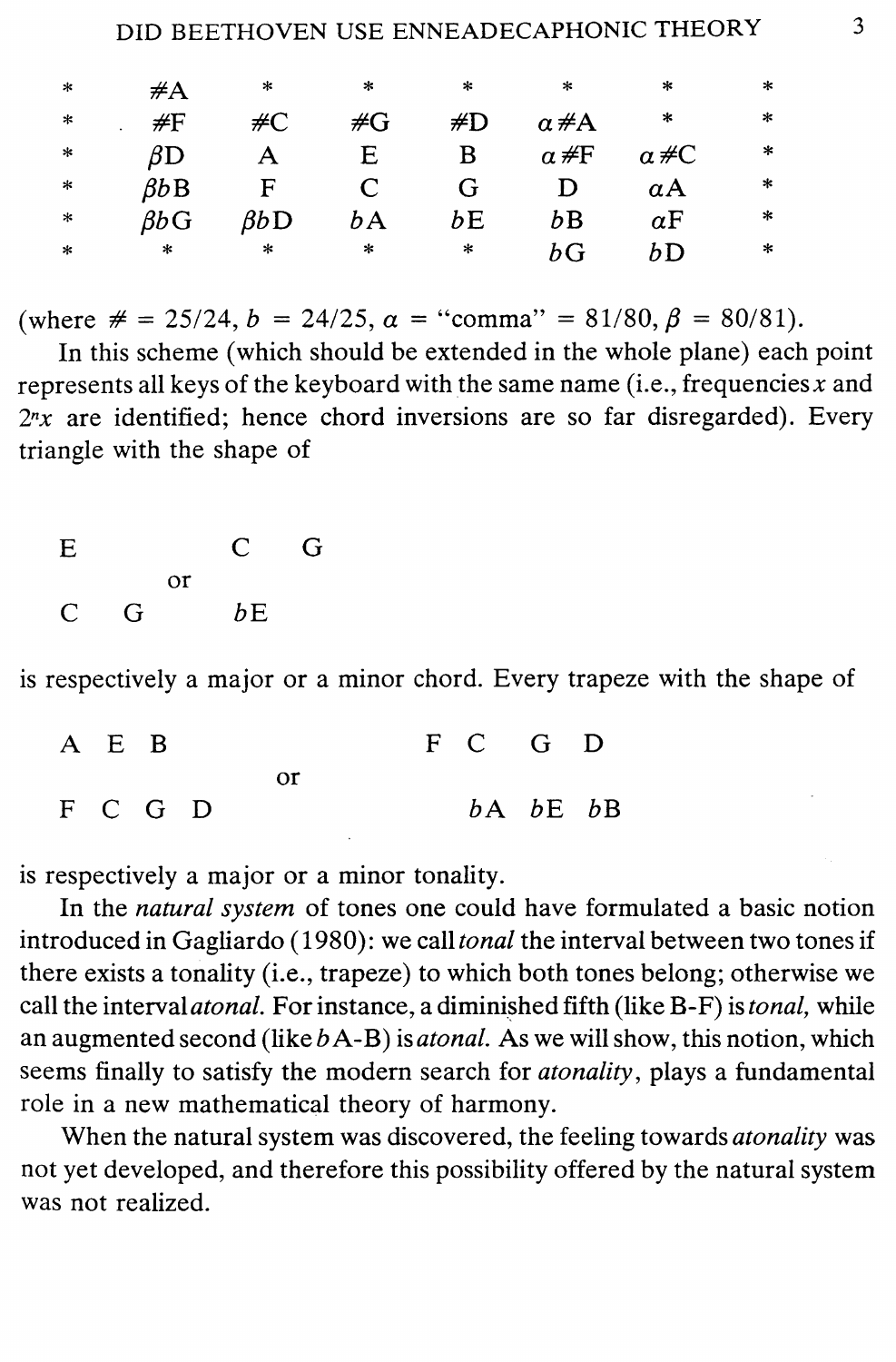

Fig. 1. Growing rate of "atonal intervals" (marked by arrows) in the first 20 measures of "Moonlight Sonata" (Rhythm omitted).

### 3. EQUAL TEMPERAMENTS

Among the reasons which brought the natural system to a decline, many musicians remarked that the mathematical perfection of fifths and of major thirds is not what delights the musical ear, which might prefer some slightly less consonant intonation; furthermore the freedom of *modulation* (shift of tonality) would, when fidelity to the natural system were maintained, require the use of infinitely numerous tones within each octave, quite prohibitive for keyboard instruments.

The only way to keep finite the number of tones without limiting the freedom of modulation is obviously to indroduce a *tempered* partion of the octave with frequencies in geometric progression like the powers of  $2^{1/n}$ .

The choice of *n* (i.e., the number of equally spaced tones in each octave) is very critical. The historical choice  $n = 12$ , i.e., the *well tempered* system accepted by J. S. Bach and also completely accepted in the *dodecaphonic*  music, gives a good approximation for the most primitive musical value: the interval of fifth (appreciated by Phytagoras); indeed, the seventh power of  $2^{1/12}$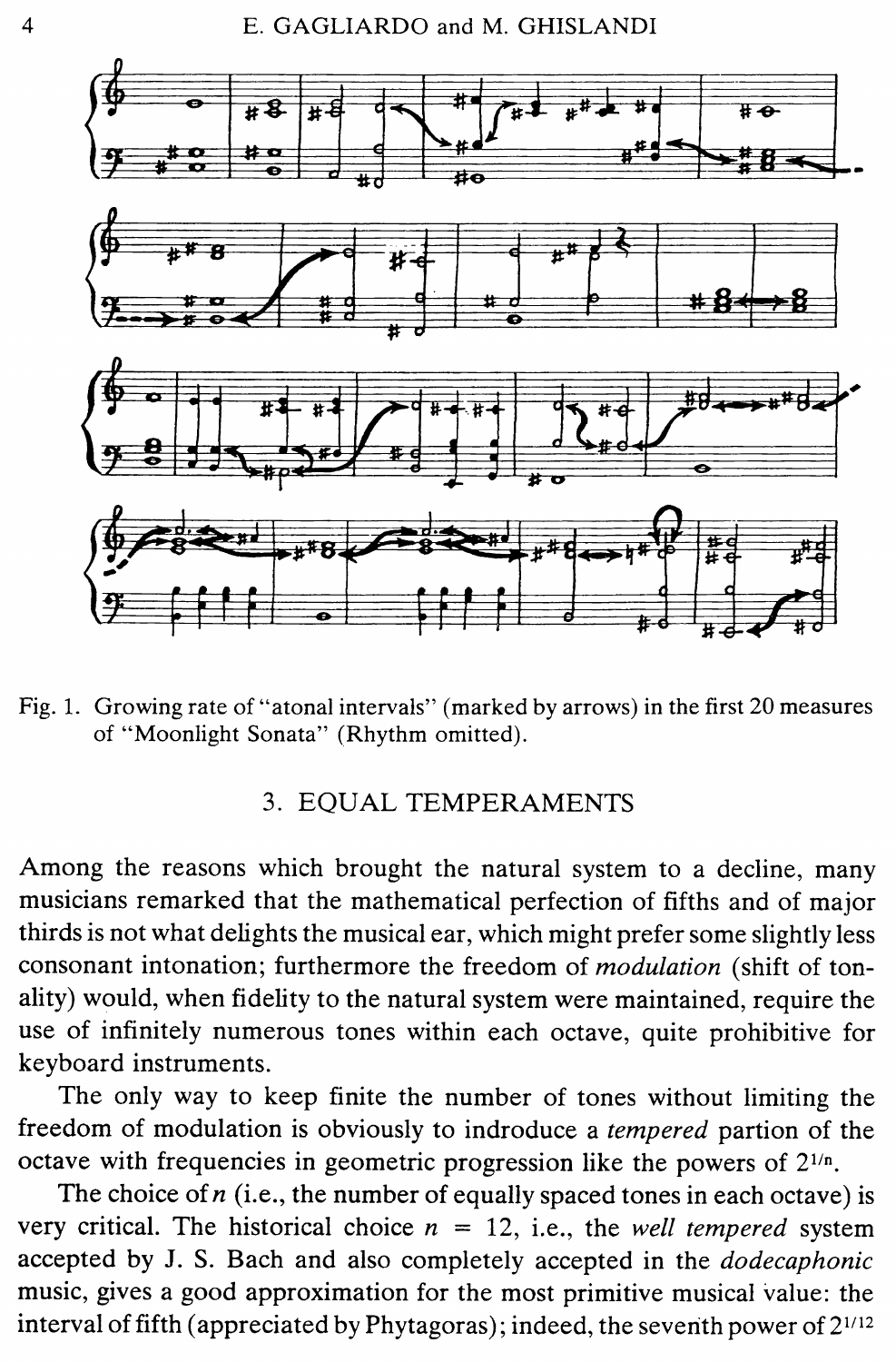![](_page_4_Figure_1.jpeg)

Fig. 2. E. Gagliardo: "La Camera dei Giocattoli". (Mostly atonal chords. Enneadecaphonic tuning required.)

is about 3/2. However, in the history of music many other *musical values* have been implicitly requested and gradually discovered although they were ignored and confused by the *well tempered* historical choice  $n = 12$ .

# 4. POSITIVE AND NEGATIVE IDENTIFICATIONS

Every *equal temperament* (i.e., partition of the octave with frequencies proportional to the powers of  $2^{1/n}$  for every given n) introduces several identifications between tones which would be slightly different in the natural system. We suggest considering such a feature from the point of view of a sequence of *modulations* which turns out to be identified with an unexpected (pleasant or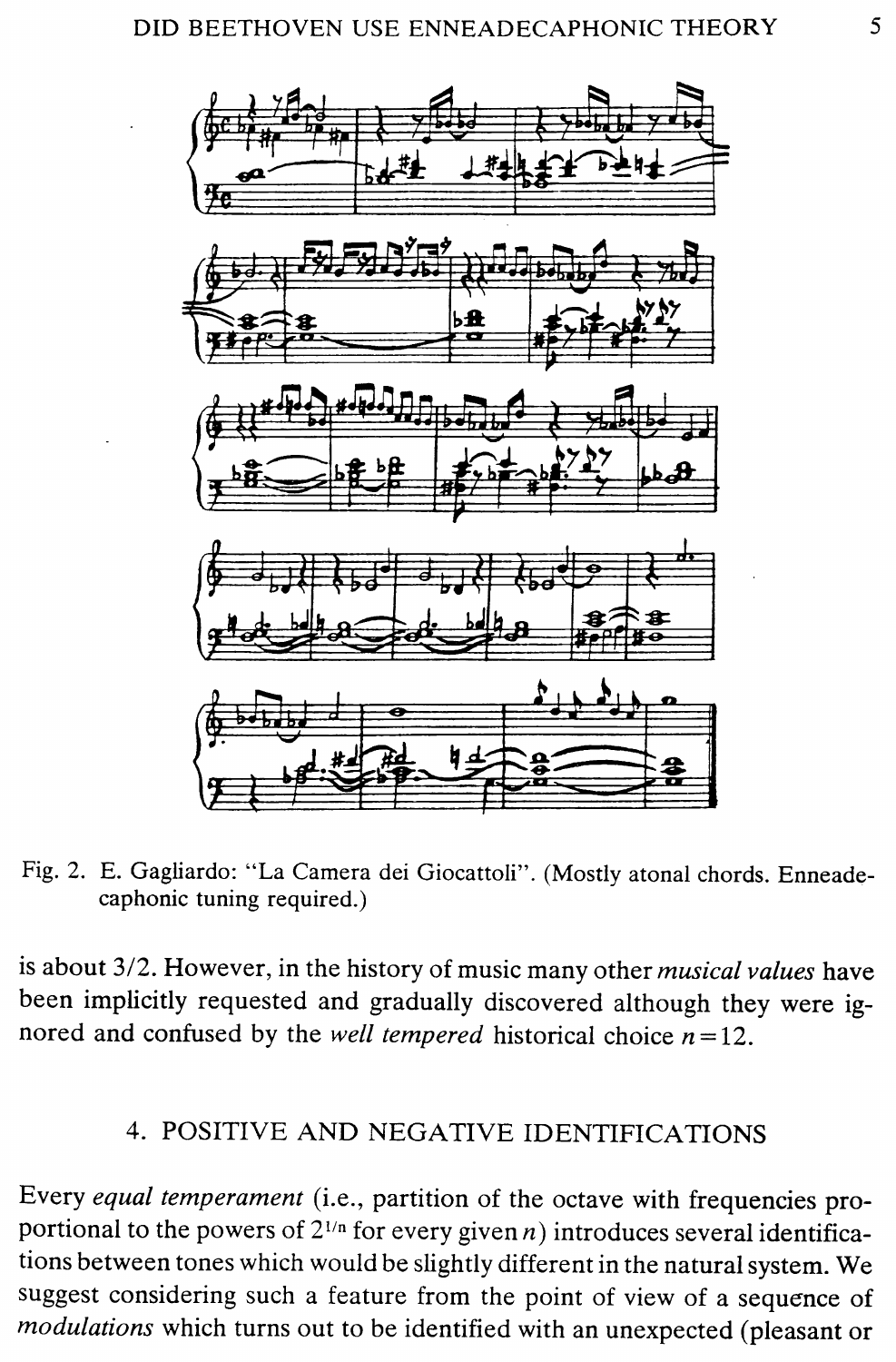unpleasant) coming back to the original tonality. It may be pleasant only if the actual error is very small, especially when partitioned in several steps. For instance, in equal temperaments with *n* not too large, in particular with  $n = 12$ ,  $n = 19$  and  $n = 31$ , four consecutive modulations down by a fifth followed by a modulation up by a major third bring to the original tonality with an error of a *comma* = 81/80 which especially in the  $n=19$  and  $n=31$  systems is well partioned being  $\leq 1/3$  of a comma each step (while for  $n = 12$  one has a double error in the final step); an outstanding example is given by the first 11 measures of the seventh symphony of Beethoven. Incidentally this is another strong reason for abandoning the natural system.

Among the three mentioned equal temperaments the traditional  $n = 12$  is the only one which allows a rather rude identification: three consecutive modulations by a major third bring to a tonality which is confused with the original: actual error 128/125 in only three steps.

To justify the historical choice *n* = 12, we may remark that the *musical value*  of pleasant identifications after remote modulations has never been explicitly pointed out in the history of music. Of course, the worse choice would not have been made by people aware of this notion.

## 5. ATONAL AND TONAL INTERVALS

As already remarked in section 2, the notions of atonal interval and of tonal interval introduced in Gagliardo ( 1980) could have been discovered within the natural system. They become meaningless in the traditional  $n = 12$  system since every couple of keys in a dodecaphonic keyboard belongs to some tonality. They keep sense, however, and they play a fundamental role in the  $n=19$  as well as in the  $n = 31$  system.

The tones of the  $n = 19$  system, with frequencies proportional to the powers of 21119, can be called:

C,  $\#C$ ,  $bD$ , D,  $\#D$ ,  $bE$ , E,  $\#E = bF$ , F,  $\#F$ ,  $bG$ ,  $bG$ , G,  $\#G$ ,  $\#G$ ,  $bA$ , A,  $\#A$ ,  $bB$ ,  $B$ ,  $\#B=bC$ 

Representing fifths and major thirds respectively by horizontal and vertical steps we have the periodic scheme: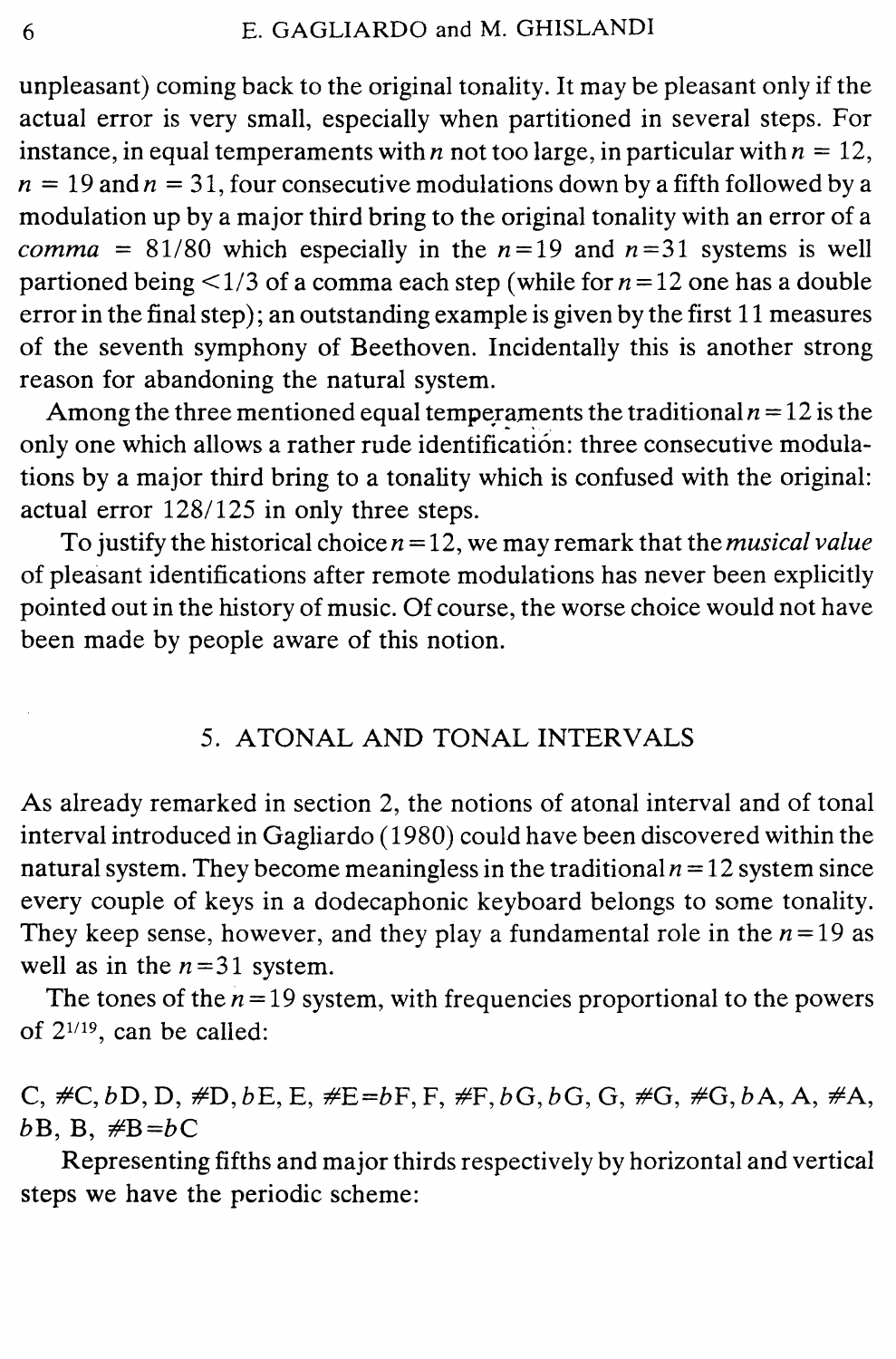| $*$    | $\ast$ | $\ast$ | ∗                 | $*$               | $\ast$    | *         | ∗ |
|--------|--------|--------|-------------------|-------------------|-----------|-----------|---|
| $\ast$ | $\#A$  |        | $E = bF$ $E = bC$ | hG                | bD        | *         |   |
| $\ast$ | #F     | $\#C$  | $\#G$             | #D                | #A        | $\ast$    |   |
| $\ast$ | D      | A      | E                 | В                 | #F        | $^{\ast}$ |   |
| $\ast$ | bΒ     | F      | $\subset$         | G                 |           | $\ast$    |   |
| $*$    | bG     | bΒ     | bΑ                | bE                | bΒ        | $\ast$    |   |
| $\ast$ | #D     | $\#A$  |                   | $E = bF$ $E = bC$ | hG        | ∗         |   |
| $\ast$ | $\ast$ | $\ast$ | $\ast$            | $\ast$            | $^{\ast}$ | *         |   |
|        |        |        |                   |                   |           |           |   |

A *restricted* version makes use only of the following 12 selected from the 19 tones:

*C,bD,D,bE,E,F, #F,G,bA,A,bB,B* 

In this *restricted* version of the  $n = 19$  system the *atonal* intervals, according to the definition given in section 2, are:

*A-b* D, *E-bA, B-bE, #F-bB, bD- #F (diminished fourths) b* D-E, *b* A-B, *b* E- *#F, B-b* D, *#F-b* A *(augmented seconds) b* D-D, *b* E-E, F- *#F, bA-A, bB-B (chromatic semitones)*  as well as their inversions.

From a practical point of view the *restricted* version of the  $n = 19$  system amounts to just a different way of tuning a standard 12-key-keyboard instrument.

Analogous representations could be made for the  $n = 31$  system. Besides several minor reasons, the main point which suggests the  $n = 19$  system better than the  $n = 31$  is the difference between *atonal* and *tonal* intervals which turns out to be larger (hence easier to be ear detected) in the  $n=19$  system; e.g., the *chromatic semitone* (like *bE-E,* F- #F) in then 19 system turns out to be the half of the *diatonic semitone* (like E-F, B-C).

#### 6. THE ENNEADECAPHONIC CHORDS

In the *n* = 19 system as well as in its *restricted* version described in section 5, in terms of the notion of *atonal* and *tonal* interval we have the following definition:

We call *enneadecaphonic chord* a set of tones of the  $n=19$  complete or restricted system, such that:

( 1) There is at most one couple of tones joined by *atonal* interval.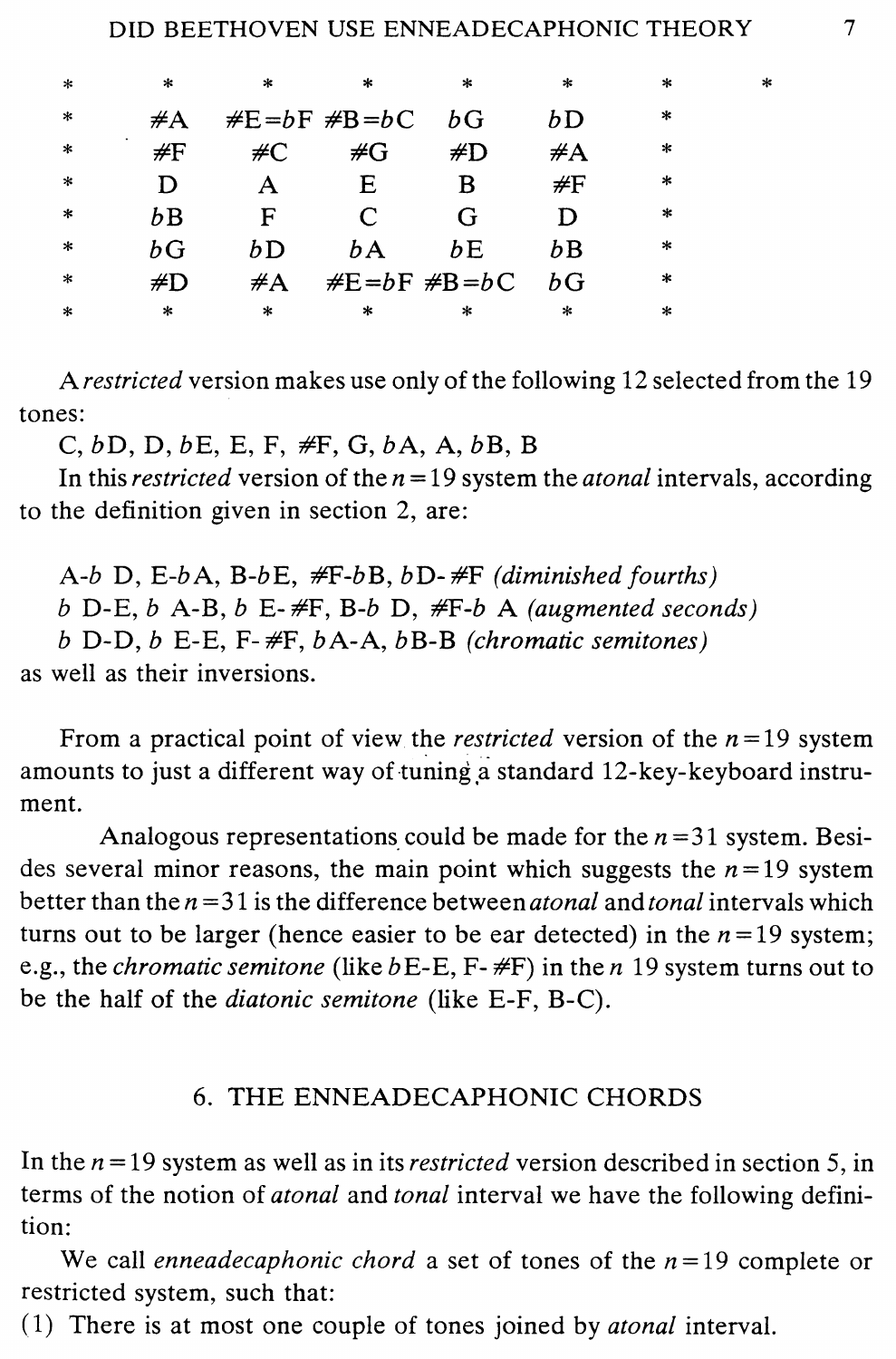(2) No two tones are joined by chromatic semitone (even though the two tones belong to different octaves).

In case of no atonal couple the chord is called *tonal;* in case of one it is called *atonal.* 

When choosing, for each note of the chord, the actual octave to which the note must belong, one should avoid to *concentrate* two or three notes within respectively a diatonic semitone or a major third.

Optional rules for enneadecaphonic chord transitions are described in Gagliardo and Ghislandi (1981). If we play with an *enneadecaphonic-tuned*  instrument the following sequences:

(i) Sequence of enneadecaphonic tonal chords: bACF, GCE, GbDF, bACF, bACbE, GCE, GbBF, bACF, ACF, GDF, bBDF, ACF, bACF, GCE, GbDF, bACF

(ii) Sequence of enneadecaphonic atonal chords: DEbA, BbEG, bAC#F, bABD, bAbBE, #FCbE, bBbDE, bBC#F, bAC#F, bABF, bAbBE, #FAbE, #FbAD, GBbE, GbDE, BbDF

(iii) Sequence of enneadecaphonic illegal chords: BbDbA, BbDbE, bAbB#F,  $bAE \#F$ ,  $bD \#FbA$ ,  $bE \#FbA$ , bE#FbD, E#FbA

we very easily, detect respectively a soft, tense, meaningless feeling. If we play instead the three above sequences on a standard-tuned instrument, this strong difference is almost completely lost.

Therefore on a standard-tuned instrument the composer has neither this colourful variation of feelings nor a useful theory about it.

# 7. AN OPEN QUESTION

The first 30 measures of Beethoven's Moonlight Sonata can be translated in enneadecaphonic version: this can be done just by interpreting the differences